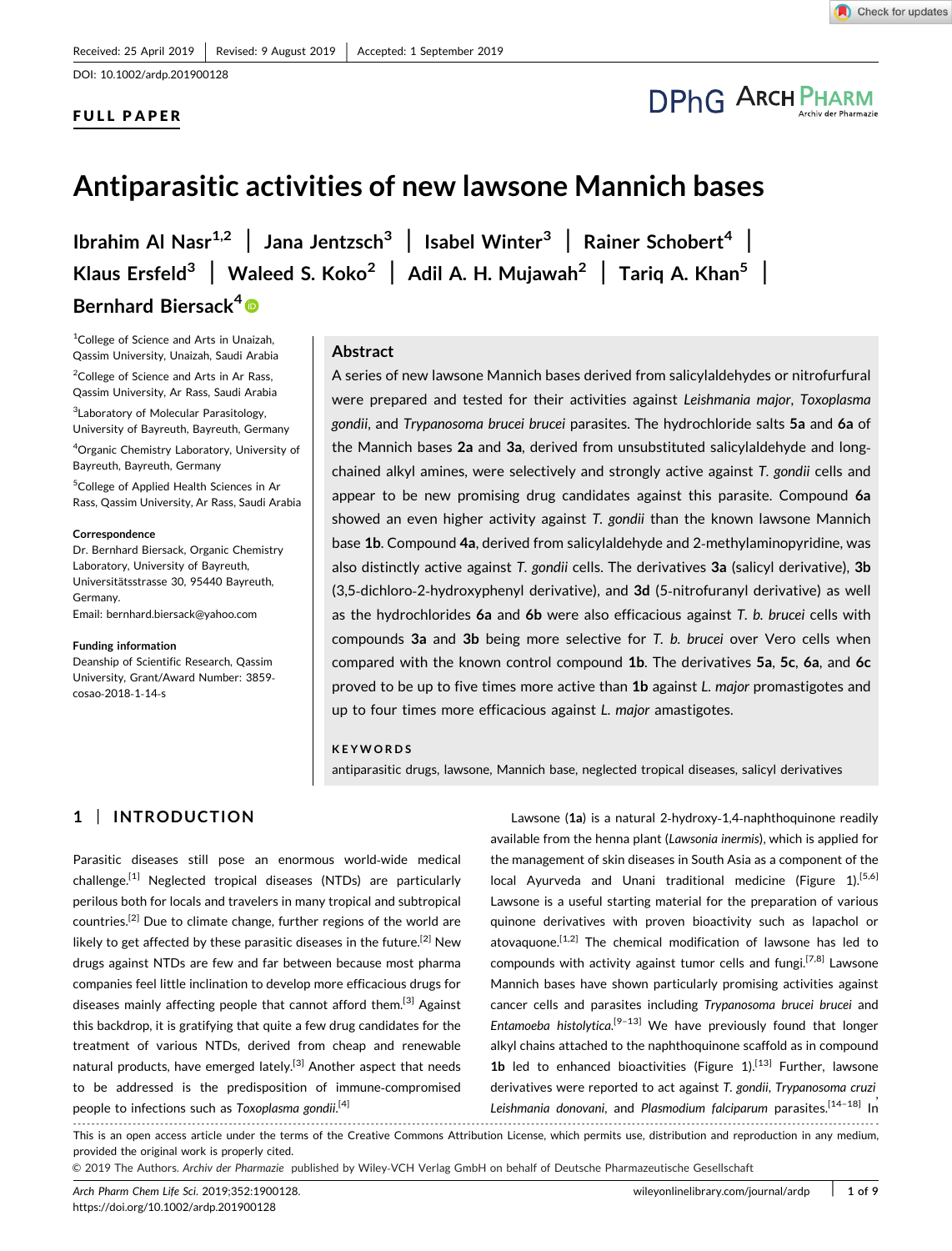

FIGURE 1 Structures of lawsone (1a) and its antiparasitic Mannich base 1b

the current study, we prepared new lawsone Mannich bases with long‐chain appendages and tested their activities against the cutaneous leishmaniasis causing parasite L. major, against the Nagana cattle‐disease causing parasite T. b. brucei (both kinetoplastid parasites), and against toxoplasmosis causing T. gondii parasites (an apicomplexan parasite).



SCHEME 1 Synthesis of compounds 2a–d, 3a–d, and 4a. Reagents and conditions: (i) Aryl aldehyde, dodecylamine for 2a–d, hexadecylamine for 3a-d, 2-aminomethylpyridine for 4a, EtOH, r.t., 30 min to 1 hr, 30–64%

### 2 | RESULTS AND DISCUSSION

Compounds 2a–d, 3a–d, and 4a were prepared in moderate yields by Mannich reactions of lawsone, the respective aryl aldehyde and the respective amine (Scheme  $1$ ).<sup>[19]</sup> They were obtained as racemic orange to orange‐red solids. Compounds 2a–c and 3a–c were converted to the hydrochloride salts 5a–c and 6a–c by reaction with acetyl chloride in ethyl alcohol (EtOH; Scheme 2).

The new lawsone Mannich bases were tested on three protozoal parasites including T. gondii against which the related lawsone derivative atovaquone had already shown reasonable activity.<sup>[20]</sup> Our hydrochlorides 5a and 6a proved highly active against T. gondii tachyzoites, surpassing even the effect of the known positive control 1b (Table 1). Both 5a and 6a also displayed some selectivity for the T. gondii parasite when compared with nonmalignant Vero cells with selectivity index (SI) values of 2.38 for 5a and 3.12 for 6a. The new compounds 4a, 5c, and 6c also exhibited good activities against T. gondii in the range of that of 1b with some selectivity in the case of 5c  $(SI = 1.91)$  and 6c  $(SI = 3.38)$ .

The new compounds were also tested for trypanocidal activity against the bloodstream‐form T. b. brucei parasites using the Alamar Blue (AB) assay (Table 2). Compounds 3a, 3b, and 3d, carrying a long hexadecyl chain, reached  $IC_{50}$  values in the low one-digit micromolar concentration range ( $IC_{50}$  = 1.17-1.39  $\mu$ M) and so performed better than their dodecyl analogs 2a, 2b, and 2d. It is possible that 3a, 3b, and 3d share similar modes of action with the approved antileishmanial drug miltefosine, which is a hexadecylphosphocholine derivative.[21,22] Interestingly, 3a, 3b, and 3d showed only a weak activity against T. gondii and Vero cells and the selectivity of 3a and 3b for T, b. brucei was distinctly higher when compared with that of the known 1b.



SCHEME 2 Synthesis of compounds 5a–c and 6a–c. Reagents and conditions: (i) AcCl, EtOH, 50°C, 1 hr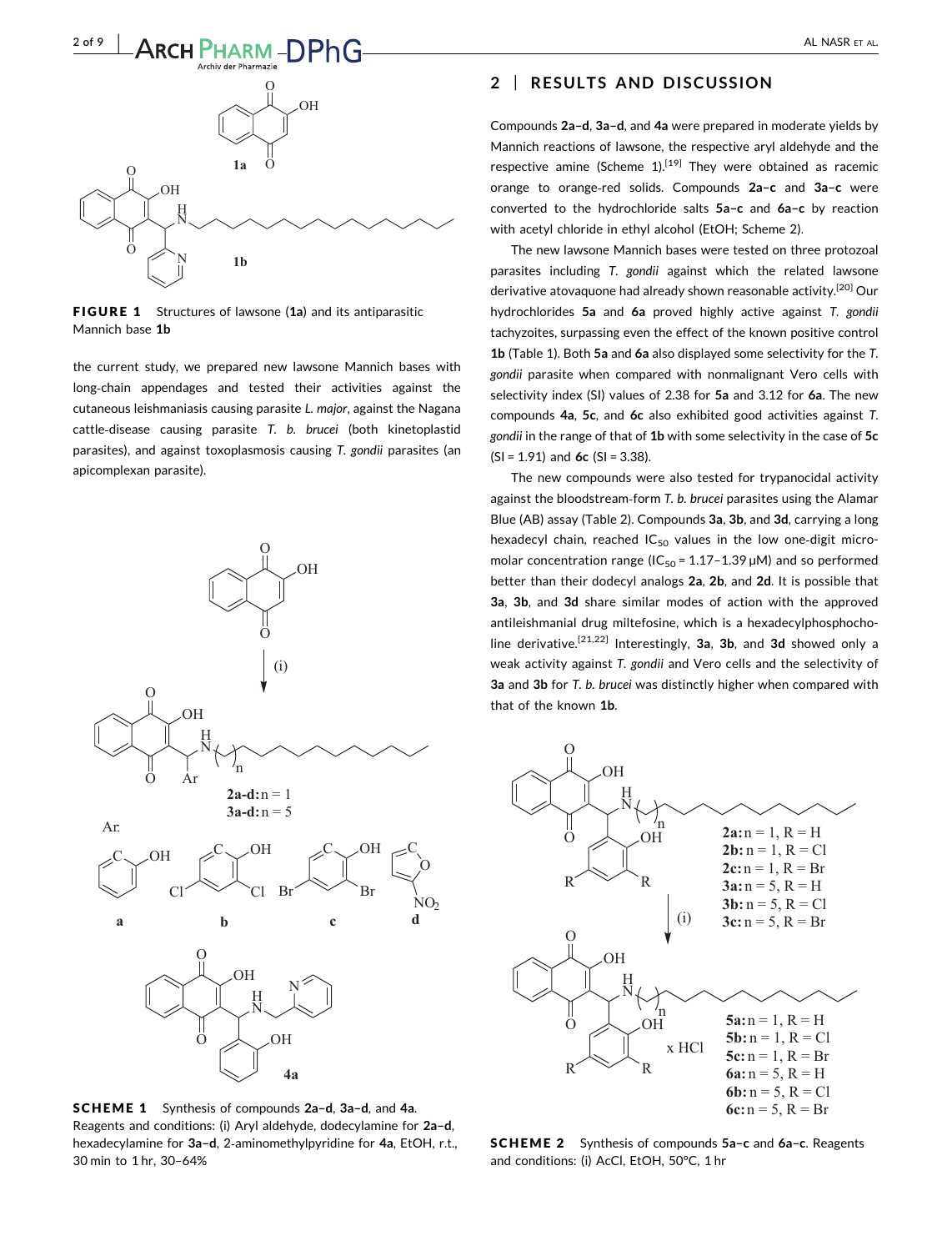**TABLE 1** Inhibitory concentrations  $IC_{50}$  ( $µM$ ) of test compounds 1b (positive control), 2a–d, 3a–d, 4a, 5a–c, and 6a–c when applied to cells of the Vero (African green monkey kidney epithelial) cell line and effective concentrations of  $EC_{50}$  when applied to cells of Toxoplasma gondii

| Compound       | $EC_{50}$ (T. gondii) | $IC_{50}$ (Vero) | SI (Vero/T. gondii) <sup>a</sup> |
|----------------|-----------------------|------------------|----------------------------------|
| 1b             | 4.50                  | 17.4             | 3.86                             |
| 2a             | 126.7                 | 96.2             | 0.76                             |
| 2 <sub>b</sub> | 15.8                  | 164.1            | 10.4                             |
| 2c             | 10.3                  | 20.3             | 1.97                             |
| 2d             | 40.0                  | 38.3             | 0.96                             |
| 3a             | 45.3                  | 318.3            | 7.03                             |
| 3b             | 51.4                  | 251.5            | 4.89                             |
| 3c             | 9.73                  | 24.2             | 2.48                             |
| 3d             | 64.1                  | 31.7             | 0.49                             |
| 4a             | 4.48                  | 3.73             | 0.83                             |
| 5a             | 3.60                  | 8.56             | 2.38                             |
| 5b             |                       | < 0.1            |                                  |
| 5c             | 4.71                  | 8.98             | 1.91                             |
| 6a             | 1.56                  | 4.86             | 3.12                             |
| 6b             |                       | < 0.1            |                                  |
| 6c             | 4.76                  | 16.1             | 3.38                             |

Note: Values are the means of at least three independent experiments (standard deviation ± 15%). They were derived from concentration–response curves obtained by measuring the percentage of vital cells relative to untreated controls after 72 hr.

<sup>a</sup>Selectivity index (SI; IC<sub>50</sub>/EC<sub>50</sub>) calculated from the corresponding IC<sub>50</sub> values from the Vero cells and the  $EC_{50}$  values against T. gondii.

Finally, the new compounds were tested against L. major promastigotes and amastigotes (Table 3). The hydrochlorides 5c, 6a, and 6c were active against the promastigotes with  $IC_{50}$  values ranging from 5.04 to 6.54  $\mu$ M, and against the amastigotes with IC<sub>50</sub> values between 4.06 and 4.71  $\mu$ M. The dibromo derivative 6c showed SI values of 3.19 for promastigotes and 3.97 for amastigotes, each over Vero cells. The highest activity against the amastigotes was found for 5a (IC<sub>50</sub> = 3.62  $\mu$ M), which showed a distinctly weaker activity against the promastigotes. With the exception of the dichloro derivatives 2b and 3b, all new compounds were more active against the amastigotes than the promastigotes. The combination of the lawsone pharmacophore with hydrophobic side‐chains (as in atovaquone) generates amphiphilic conjugates with potentially enhanced cell membrane penetration to the effect of an increased cytotoxic activity. Such a hybrid molecule strategy can indeed lead to compounds with high activity against L. major.<sup>[23]</sup> Atovaquone, for instance, showed a reasonable activity against visceral leishmania $sis.$ <sup>[24]</sup> The observation of a higher activity of most of the new lawsone Mannich bases against L. major amastigotes compared to promastigotes supports earlier studies with similar drugs and drug candidates. The approved antileishmaniasis drug miltefosine proved toxic to L. major amastigotes without negatively affecting the host immune system.<sup>[25]</sup> Ketotifen and cromolyn sodium also performed

**TABLE 2** Inhibitory concentrations  $IC_{50}$  ( $µM$ ) of test compounds 1b (positive control), 2a–d, 3a–d, 4a, 5a–c, and 6a–c when applied to Trypanosoma brucei brucei cells<sup>a</sup>

| Compound       | $IC_{50}$ (T. b. brucei) | SI (Vero/T. b. brucei) <sup>b</sup> |
|----------------|--------------------------|-------------------------------------|
| 1b             | 0.30 <sup>c</sup>        | 57.9                                |
| 2a             | 3.19                     | 30.2                                |
| 2 <sub>b</sub> | $>10$                    |                                     |
| 2c             | >10                      |                                     |
| 2d             | 6.11                     | 6.27                                |
| 3a             | 1.39                     | 229.0                               |
| 3b             | 1.17                     | 215.0                               |
| 3c             | $>10$                    |                                     |
| 3d             | 1.26                     | 25.1                                |
| 4a             | 5.44                     | 0.69                                |
| 5a             | 3.25                     | 2.63                                |
| 5 <sub>b</sub> | $>10$                    |                                     |
| 5c             | >10                      |                                     |
| 6a             | 1.66                     | 2.93                                |
| 6b             | 0.96                     |                                     |
| 6c             | 4.42                     | 3.64                                |

<sup>a</sup>Values are the means of at least three independent experiments (standard deviation ± 15%). They were derived from concentration–response curves obtained by measuring the percentage of vital cells relative to untreated controls after 72 hr.

 $b$ Selectivity index (SI) calculated from the corresponding IC<sub>50</sub> values from the Vero cells (Table 1) and the  $IC_{50}$  values against T. b. brucei. <sup>c</sup>Value is taken from Ahmed et al.<sup>[11]</sup>

better against L. major amastigotes than promastigotes.<sup>[26]</sup> Another study described the potent activity of the CM11 peptide against L. major amastigotes.<sup>[27]</sup>

## 3 | CONCLUSIONS

A series of new lawsone Mannich bases derived from (halo‐) salicylaldehydes and long-chained alkyl amines ( $C_{12}$  and  $C_{16}$  chains) were prepared in reasonable yields and were tested against the pathogenic parasites L. major, T. gondii, and T. b. brucei. New compounds with inhibitory activities against T. gondii (5a and 6a) exceeding that of the known 2-pyridyl lawsone Mannich base 1b were identified. Compound 6a is a particularly promising new drug candidate for the treatment of toxoplasmosis, warranting further in‐ depth tests. In addition, we observed a distinctly higher selectivity of compounds 3a and 3b for T. b. brucei cells when compared to the known Mannich base 1b. Improved selectivity of 3a and 3b might lead to less severe side effects in future tests with Trypanosoma animal models. The most striking data were obtained from tests against L. major with distinctly improved activities of the new compounds 5a, 5c, 6a, and 6c when compared with the known compound 1b. A topical application of these new lawsone Mannich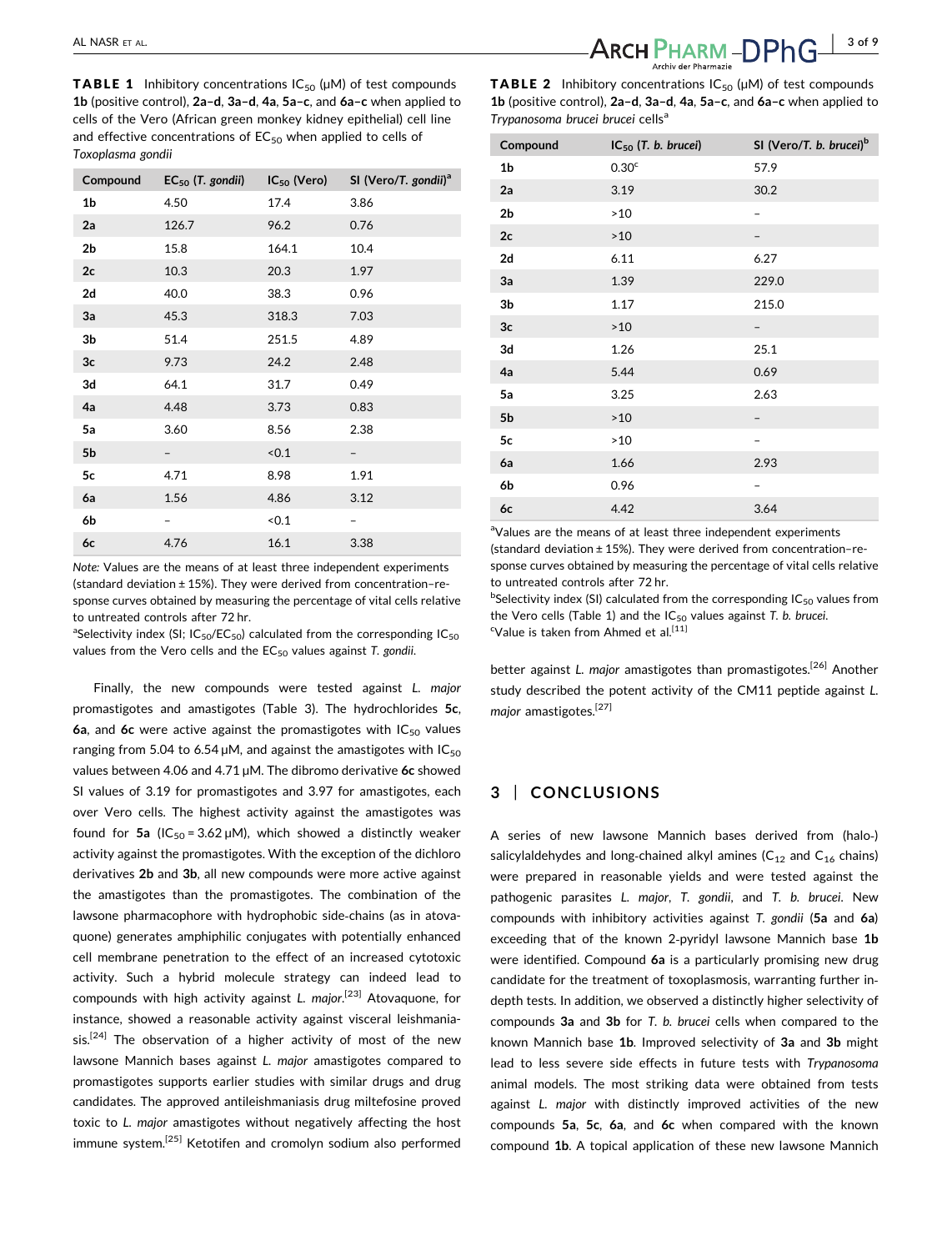## 4 of 9 | AL NASR ET AL.

**TABLE 3** Effective concentrations EC<sub>50</sub> ( $\mu$ M) of test compounds 1b (positive control), 2a-d, 3a-d, 4a, 5a, 5c, 6a, and 6c when applied to promastigotes and amastigotes of Leishmania major<sup>a</sup>

| Compound       | $EC_{50}$ (L. major promastigotes) | $EC_{50}$ (L. major amastigotes) | SI (Vero/promastigotes) <sup>b</sup> | SI (Vero/amastigotes) <sup>b</sup> |
|----------------|------------------------------------|----------------------------------|--------------------------------------|------------------------------------|
| 1 <sub>b</sub> | 25.8                               | 12.3                             | 0.67                                 | 1.41                               |
| 2a             | 101.8                              | 61.7                             | 0.95                                 | 1.56                               |
| 2 <sub>b</sub> | 34.9                               | 58.2                             | 4.70                                 | 2.82                               |
| 2c             | 13.2                               | 11.6                             | 1.54                                 | 1.75                               |
| 2d             | 58.0                               | 34.6                             | 0.66                                 | 1.11                               |
| 3a             | >192.4                             | 32.3                             | $\overline{\phantom{a}}$             | 9.86                               |
| 3 <sub>b</sub> | 29.9                               | 69.7                             | 8.41                                 | 3.61                               |
| 3c             | 15.4                               | 7.82                             | 1.57                                 | 3.10                               |
| 3d             | 60.5                               | 23.0                             | 0.52                                 | 1.38                               |
| 4a             | 9.83                               | 5.43                             | 0.38                                 | 0.69                               |
| 5a             | 10.2                               | 3.62                             | 0.84                                 | 2.37                               |
| 5 <sub>b</sub> | $>200$                             | $\overline{\phantom{a}}$         | $\overline{\phantom{a}}$             | $-$                                |
| 5c             | 6.54                               | 4.71                             | 1.37                                 | 1.91                               |
| 6a             | 5.57                               | 4.16                             | 0.87                                 | 1.17                               |
| 6b             | $>200$                             | $\overline{\phantom{0}}$         | $\overline{\phantom{a}}$             | -                                  |
| 6c             | 5.04                               | 4.06                             | 3.19                                 | 3.97                               |

aValues are the means of at least three independent experiments (standard deviation ± 15%). They were derived from concentration-response curves obtained by measuring the percentage of vital cells relative to untreated controls after 72 hr.

 $^{\rm b}$ Selectivity index (SI; IC<sub>50</sub>/EC<sub>50</sub>) calculated from the corresponding IC<sub>50</sub> values from the Vero cells (Table 1) and the EC<sub>50</sub> values against L. *major*.

bases for the in vivo treatment of cutaneous leishmaniasis caused by L. major parasites appears especially promising.

## 4 | EXPERIMENTAL

#### 4.1 | Chemistry

#### 4.1.1 | General

All starting compounds were purchased from Aldrich. The known compound  $1b$  was prepared according to a literature procedure.<sup>[13]</sup> The following instruments were used: melting points (uncorrected), Gallenkamp; IR spectra, Perkin–Elmer Spectrum One FT‐IR spectrophotometer with attenuated total reflection (ATR) sampling unit; nuclear magnetic resonance (NMR) spectra, Bruker Avance 300 spectrometer; chemical shifts are given in parts per million (δ) downfield from tetramethylsilane as internal standard; mass spectra, Varian MAT 311 A (EI), UPLC/Orbitrap (ESI); microanalyses, Perkin–Elmer 2400 CHN elemental analyzer. All tested compounds are >95% pure by elemental analysis.

The compound codes together with some biological activity data are provided as Supporting Information.

#### 4.1.2 | Compound characterization

3‐[(Dodecylamino)(2‐hydroxyphenyl)methyl]‐2‐hydroxy‐1,4‐naphthoquinone (2a)

2‐Hydroxy‐1,4‐naphthoquinone (435 mg, 2.5 mmol) was suspended in EtOH (15 ml), dodecylamine (510 mg, 2.75 mmol) was added and the

resulting solution was stirred at room temperature for 5 min. Salicylaldehyde (314 µl, 3.0 mmol) was added and the reaction mixture was stirred at room temperature for 1 hr. The formed precipitate was collected, washed with EtOH and dried in vacuum. Yield: 740 mg (1.60 mmol, 64%); orange-red solid of mp 201°C; νmax (ATR)/cm−<sup>1</sup> 3,068, 2,923, 2,852, 2,732, 2,606, 1,679, 1,633, 1,590, 1,515, 1,456, 1,365, 1,274, 1,226, 1,154, 1,100, 1,042, 973, 897, 849, 829, 808, 793, 757, 737, 720, 695, 666, and 627; <sup>1</sup>H NMR  $(300 \text{ MHz}, \text{CDCl}_3)$ ;  $\delta$  0.84 (3H, t, J = 6.7 Hz), 1.1-1.3 (16H, m), 1.3-1.4 (2H, m), 1.7–1.9 (2H, m), 3.0–3.1 (2H, m), 5.87 (1H, s), 6.6–6.8 (2H, m), 6.9–7.0 (1H, m), 7.3–7.4 (2H, m), 7.4–7.5 (1H, m), 7.6–7.7 (1H, m), 7.8–7.9 (1H, m), 9.6–10.0 (1H, br s); <sup>13</sup>C NMR (75.5 MHz, CDCl<sub>3</sub>); δ 14.1, 22.7, 26.6, 29.0, 29.3, 29.4, 29.5, 29.6, 31.9, 46.8, 55.4, 59.5, 112.7, 117.1, 118.3, 120.2, 123.1, 125.6, 126.2, 127.2, 129.5, 130.9, 131.5, 132.0, 133.9, 154.8, 164.4, 170.1, 183.1, and 184.5; m/z (ESI, %) 465.4 (53) [M<sup>+</sup>], 464.3 (100) [M<sup>+</sup>], 279.0 (53), 261.0 (98), and 186.2 (98). Anal calcd. C<sub>29</sub>H<sub>37</sub>NO<sub>4</sub>: C, 75.13; H, 8.04; N, 3.02; Found: C, 75.03; H, 7.98; N, 2.95%.

## 3‐[(Dodecylamino)(3,5‐dichloro‐2‐hydroxyphenyl)methyl]‐2‐hydroxy‐ 1,4‐naphthoquinone (2b)

2‐Hydroxy‐1,4‐naphthoquinone (435 mg, 2.5 mmol) and dodecylamine (510 mg, 2.75 mmol) were dissolved in hot EtOH (10 ml) and the resulting solution was stirred for 5 min. 3,5‐Dichloro‐2‐hydroxybenzaldehyde (571 mg, 3.0 mmol) was added and the reaction mixture was slowly cooled down and stirred at room temperature for 30 min. The formed precipitate was collected, washed with EtOH and dried in vacuum. Yield: 822 mg (1.54 mmol, 62%); orange solid of mp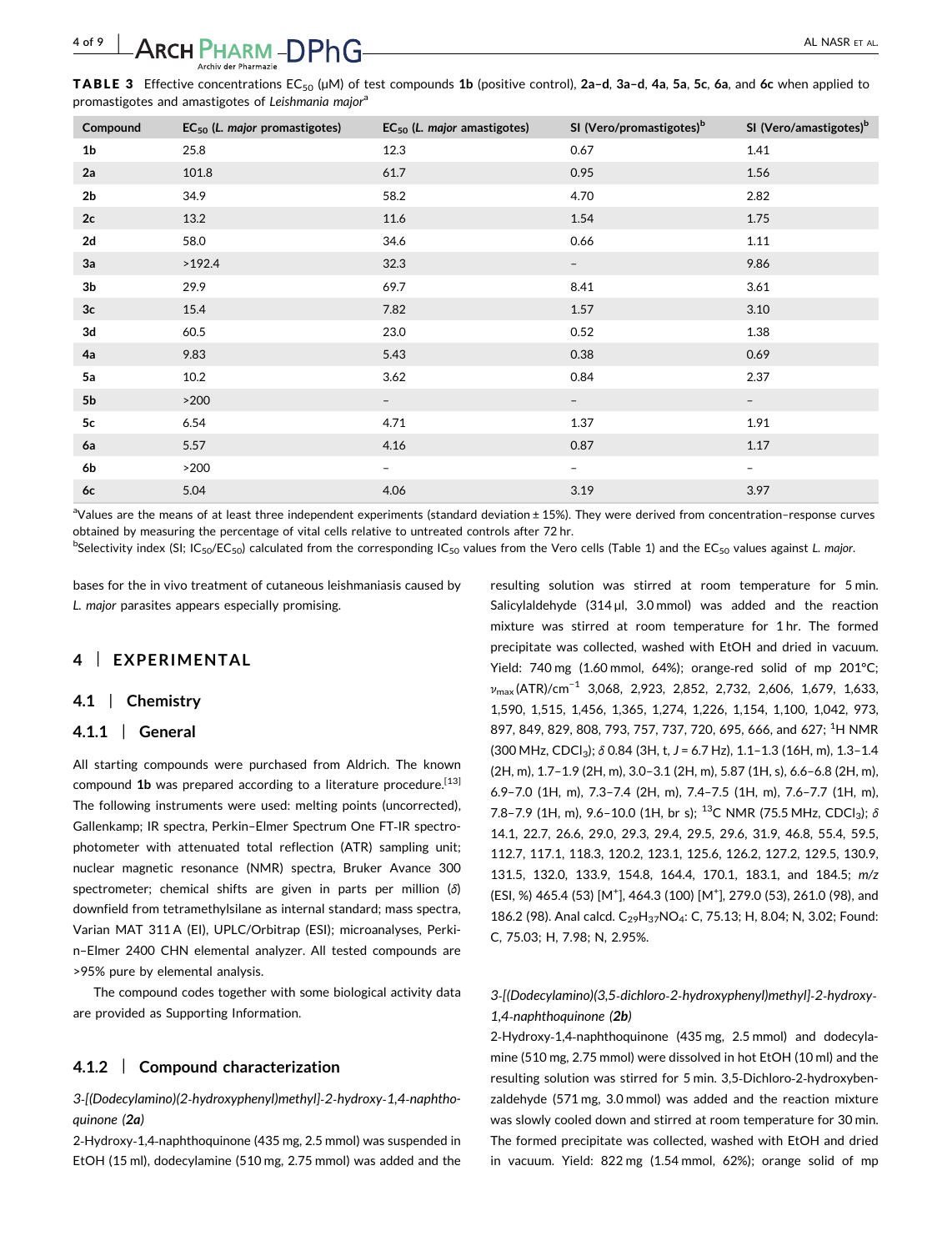188-189°C; <sup>1</sup>H NMR (300 MHz, CDCl<sub>3</sub>/dimethyl sulfoxide [DMSO] $d_6$ ;  $\delta$  0.85 (3H, t, J = 6.5 Hz), 1.0-1.2 (18H, m), 2.5-2.7 (2H, m), 2.7–2.9 (2H, m), 5.58 (1H, s), 7.05 (1H, s), 7.27 (1H, s), 7.3–7.5 (2H, m), and 7.7–7.9 (2H, m);  $^{13}C$  NMR (75.5 MHz, CDCl<sub>3</sub>/DMSO-d<sub>6</sub>); δ 13.7, 22.3, 26.1, 28.6, 28.9, 29.1, 29.2, 31.5, 47.0, 55.0, 110.3, 123.7, 124.0, 125.1, 125.3, 126.1, 127.4, 128.8, 131.0, 131.3, 132.1, 133.6, 149.7, 171.2, 181.9, and 183.5; m/z (%) 357 (22), 346 (100), 289 (64), 255 (52), 105 (98), 77 (42), and 41 (59). Anal calcd. C<sub>29</sub>H<sub>35</sub>Cl<sub>2</sub>NO<sub>4</sub>: C, 65.41; H, 6.62; N, 2.63; Found: C, 65.31; H, 6.55; N, 2.70%.

#### 3‐[(Dodecylamino)(3,5‐dibromo‐2‐hydroxyphenyl)methyl]‐2‐hydroxy‐ 1,4‐naphthoquinone (2c)

2‐Hydroxy‐1,4‐naphthoquinone (435 mg, 2.5 mmol) and dodecylamine (510 mg, 2.75 mmol) were dissolved in hot EtOH (10 ml) and the resulting solution was stirred for 5 min. 3,5‐Dibromo‐2‐hydroxybenzaldehyde (840 mg, 3.0 mmol) was added and the reaction mixture was slowly cooled down and stirred at room temperature for 1 hr. The formed precipitate was collected, washed with EtOH and dried in vacuum. Yield: 850 mg (1.37 mmol, 55%); orange solid of mp 212–214°C;  $v_{\text{max}}$ (ATR)/cm<sup>-1</sup> 3,177, 3,070, 2,922, 282, 2,551, 1,679, 1,588, 1,497, 1,466, 1,417, 1,372, 1,322, 1,271, 1,230, 1,149, 1,092, 1,052, 988, 917, 881, 864, 840, 821, 795, 746, 733, 712, 691, 665, 629, and 603;  $^1$ H NMR (300 MHz, CDCl<sub>3</sub>);  $\delta$  0.8–0.9 (3H, m), 1.1–1.3 (16H, m), 1.4–1.5 (2H, m), 1.7–1.9 (2H, m), 3.0–3.1 (2H, m), 5.87 (1H, s), 7.3–7.5 (2H, m), 7.5–7.6 (2H, m), 7.7–7.8 (1H, m), and 7.9–8.0 (1H, m); <sup>13</sup>C NMR (75.5 MHz, CDCl<sub>3</sub>); δ 14.1, 22.7, 26.4, 26.7, 29.0, 29.3, 29.5, 29.6, 31.9, 47.2, 55.5, 111.9, 125.9, 126.6, 129.1, 130.7, 131.9, 132.6, 133.7, 134.4, 135.0, 138.0, 151.2, 162.9, 170.1, 178.1, and 179.8; m/z (%) 584 (14), 419 (23), 174 (25), 105 (33), and 44 (100). Anal calcd. C29H35Br2NO4: C, 56.05; H, 5.68; N, 2.25; Found: C, 56.11; H, 5.60; N, 2.22%.

## 3‐[(Dodecylamino)(5‐nitrofuran‐2‐yl)methyl]‐2‐hydroxy‐1,4‐ naphthoquinone (2d)

2‐Hydroxy‐1,4‐naphthoquinone (435 mg, 2.5 mmol) and dodecylamine (510 mg, 2.75 mmol) were dissolved in hot EtOH (10 ml) and the resulting solution was stirred for 5 min. 5‐Nitrofuranyl‐2‐carboxaldehyde (423 mg, 3.0 mmol) was added and the reaction mixture was slowly cooled down and stirred at room temperature for 30 min. The formed precipitate was collected, washed with EtOH and dried in vacuum. Yield: 371 mg (0.77 mmol, 31%); orange‐red solid of mp 168–169°C; v<sub>max</sub> (ATR)/cm<sup>-1</sup> 2,923, 2,853, 1,675, 1,623, 1,589, 1,527, 1,495, 1,470, 1,370, 1,353, 1,321, 1,158, 1,017, 969, 873, 810, 774, 733, 719, 693, 680, and 663; <sup>1</sup>H NMR (300 MHz, DMSO $d_6$ ); δ 0.85 (3H, t, J = 6.5 Hz), 1.1-1.3 (18H, m), 1.5-1.7 (2H, m), 2.8-2.9 (2H, m), 5.73 (1H, s), 6.91 (1H, d, J = 3.8 Hz), 7.6-8.0 (5H, m), 9.1–9.3 (1H, br s); <sup>13</sup>C NMR (75.5 MHz, DMSO- $d_6$ );  $\delta$  13.9, 22.0, 25.2, 25.7, 26.7, 28.3, 28.4, 28.6, 28.7, 28.8, 28.9, 30.0, 31.2, 45.2, 51.4, 60.8, 106.6, 112.8, 114.0, 114.2, 114.8, 115.6, 118.9, 125.3, 125.5, 125.7, 130.9, 132.1, 132.9, 133.8, 133.9, 134.6, 149.5, 152.5, 160.8, 164.7, 171.2, 178.2, and 183.9; m/z (%) 291 (4), 262 (15), 209 (9), 195 (100), 154 (30), 108 (15), 79 (30), 55 (34), and 41 (46). Anal calcd.

 $C_{27}H_{34}N_2O_6$ : C, 67.20; H, 7.10; N, 5.81; Found: C, 67.03; H, 7.01; N, 5.72%.

### 3‐[(Hexadecylamino)(2‐hydroxyphenyl)methyl]‐2‐hydroxy‐1,4‐ naphthoquinone (3a)

2‐Hydroxy‐1,4‐naphthoquinone (435 mg, 2.5 mmol) was suspended in EtOH (15 ml), dodecylamine (664 mg, 2.75 mmol) was added and the resulting solution was stirred at room temperature for 5 min. Salicylaldehyde  $(314 \mu l, 3.0 \text{ mmol})$  was added and the reaction mixture was stirred at room temperature for 1 hr. The formed precipitate was collected, washed with EtOH and dried in vacuum. Yield: 636 mg (1.22 mmol, 49%); orange‐red solid of mp 208–209°C;  $v_{\text{max}}$ (ATR)/cm<sup>-1</sup> 3,069, 2,922, 2,851, 2,738, 1,679, 1,590, 1,516, 1,456, 1,363, 1,274, 1,233, 1,155, 1,099, 1,041, 973, 883, 849, 828, 793, 756, 737, 720, 695, 666, and 626; <sup>1</sup>H NMR (300 MHz, CDCl<sub>3</sub>);  $\delta$  0.85 (3H, t, J = 6.7 Hz), 1.0–1.2 (24H, m), 1.3–1.4 (2H, m), 1.8–1.9 (2H, m), 3.0–3.1 (2H, m), 5.86 (1H, s), 6.6–6.8 (2H, m), 6.9–7.0 (1H, m), 7.3–7.4 (2H, m), 7.4–7.5 (1H, m), 7.6–7.7 (1H, m), and 7.8–7.9 (1H, m); <sup>13</sup>C NMR (75.5 MHz, CDCl<sub>3</sub>); δ 14.0, 22.7, 26.5, 29.0, 29.3, 29.5, 29.6, 29.7, 31.9, 46.7, 55.4, 112.8, 118.5, 120.3, 123.2, 125.6, 126.2, 127.2, 129.5, 130.8, 131.5, 133.9, 134.0, 154.8, 170.1, 183.0, and 184.5; m/z (ESI, %) 521.5 (35) [M<sup>+</sup>], 520.4 (93) [M<sup>+</sup>], 261.0 (58), and 242.3 (100). Anal calcd. C<sub>33</sub>H<sub>45</sub>NO<sub>4</sub>: C, 76.26; H, 8.73; N, 2.70; Found: C, 76.13; H, 8.66; N, 2.74%.

## 3‐[(Hexadecylamino)(3,5‐dichloro‐2‐hydroxyphenyl)methyl]‐2‐hydroxy‐1,4‐naphthoquinone (3b)

2‐Hydroxy‐1,4‐naphthoquinone (435 mg, 2.5 mmol) and hexadecylamine (664 mg, 2.75 mmol) were dissolved in hot EtOH (10 ml) and the resulting solution was stirred for 5 min. 3,5‐Dichloro‐2‐hydroxybenzaldehyde (571 mg, 3.0 mmol) was added and the reaction mixture was slowly cooled down and stirred at room temperature for 1 hr. The formed precipitate was collected, washed with EtOH and dried in vacuum. Yield: 812 mg (1.38 mmol, 55%); orange‐red solid of mp 181-182°C; v<sub>max</sub> (ATR)/cm<sup>-1</sup> 2,922, 2,852, 1,677, 1,590, 1,506, 1,467, 1,368, 1,274, 1,234, 1,168, 1,095, 1,055, 992, 864, 826, 735, 719, 699, 666, and 611; <sup>1</sup>H NMR (300 MHz, CDCl<sub>3</sub>);  $\delta$  0.85 (3H, t, J = 6.5 Hz), 1.0–1.3 (26H, m), 1.7–1.9 (2H, m), 3.0–3.2 (2H, m), 5.91 (1H, s), 7.0–7.1 (1H, m), 7.3–7.8 (4H, m), 7.9–8.0 (1H, m), and 9.7–10.0 (1H, br s); <sup>13</sup>C NMR (75.5 MHz, CDCl<sub>3</sub>);  $\delta$  14.6, 22.7, 26.4, 26.6, 28.9, 29.3, 29.5, 29.7, 31.9, 47.1, 55.3, 111.2, 124.7, 125.9, 126.5, 128.8, 129.5, 130.7, 131.8, 132.5, 133.7, 134.4, 149.7, 163.0, 170.1, 183.2, and 184.4; m/z (%) 413 (72), 244 (76), 174 (93), 105 (100), 55 (51), and 43 (73). Anal calcd.  $C_{33}H_{43}Cl_{2}NO_{4}$ : C, 67.34; H, 7.36; N, 2.38; Found: C, 67.22; H, 7.28; N, 2.30%.

#### 3‐[(Hexadecylamino)(3,5‐dibromo‐2‐hydroxyphenyl)methyl]‐2‐hydroxy‐1,4‐naphthoquinone (3c)

2‐Hydroxy‐1,4‐naphthoquinone (435 mg, 2.5 mmol) and hexadecylamine (664 mg, 2.75 mmol) were dissolved in hot EtOH (10 ml) and the resulting solution was stirred for 5 min. 3,5‐Dibromo‐2‐hydroxybenzaldehyde (840 mg, 3.0 mmol) was added and the reaction mixture was slowly cooled down and stirred at room temperature for 1 hr.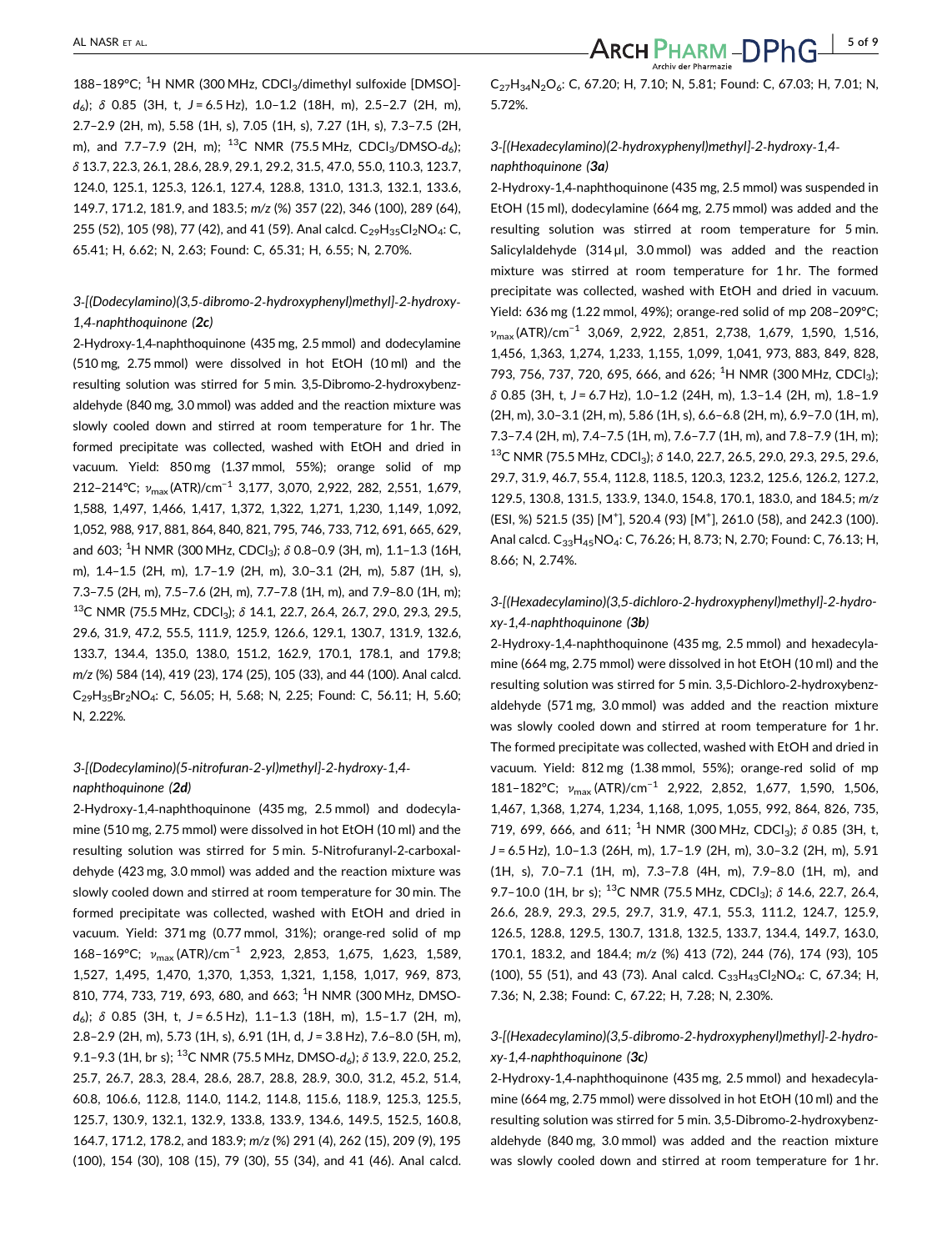6 of 9 | AL NASR ET AL.

The formed precipitate was collected, washed with EtOH and dried in vacuum. Yield: 837 mg (1.24 mmol, 50%); orange solid of mp 202–203°C; v<sub>max</sub> (ATR)/cm<sup>-1</sup> 3,039, 2,921, 2,852, 2,551, 1,676, 1,589, 1,506, 1,466, 1,435, 1,417, 1,367, 1,303, 1,272, 1,234, 1,149, 1,093, 1,054, 991, 916, 864, 837, 823, 796, 748, 735, 713, 690, 666, 656, 629, and 600; <sup>1</sup>H NMR (300 MHz, CDCl<sub>3</sub>);  $\delta$  0.8-0.9 (3H, m), 1.1–1.5 (24H, m), 1.7–1.9 (2H, m), 3.0–3.2 (2H, m), 5.85 (1H, s), and 7.4–8.1 (6H, m); <sup>13</sup>C NMR (75.5 MHz, DMSO- $d_6$ );  $\delta$  13.9, 22.0, 25.3, 26.0, 28.3, 28.4, 28.6, 28.8, 28.9, 31.2, 46.2, 53.7, 103.7, 110.2, 110.6, 110.8, 112.5, 117.1, 125.3, 125.7, 125.9, 128.5, 129.0, 131.0, 131.2, 131.6, 133.1, 133.6, 133.9, 134.0, 138.0, 151.5, 165.2, 171.4, 180.2, and 183.2; m/z (%) 639 (26), 503 (27), 436 (87), 420 (33), 334 (47), 105 (100), 55 (43), and 44 (68). Anal calcd.  $C_{33}H_{43}Br_2NO_4$ : C, 58.50; H, 6.40; N, 2.07; Found: C, 58.43; H, 6.37; N, 2.13%.

## 3‐[(Hexadecylamino)(5‐nitrofuran‐2‐yl)methyl]‐2‐hydroxy‐1,4‐ naphthoquinone (3d)

2‐Hydroxy‐1,4‐naphthoquinone (435 mg, 2.5 mmol), and hexadecylamine (664 mg, 2.75 mmol) were dissolved in hot EtOH (10 ml) and the resulting solution was stirred for 5 min. 5‐Nitrofuranyl‐2‐carboxaldehyde (423 mg, 3.0 mmol) was added and the reaction mixture was slowly cooled down and stirred at room temperature for 30 min. The formed precipitate was collected, washed with EtOH and dried in vacuum. Yield: 400 mg (0.74 mmol, 30%); orange‐red solid of mp 152–154°C; v<sub>max</sub> (ATR)/cm<sup>-1</sup> 2,921, 2,852, 1,676, 1,621, 1,589, 1,528, 1,496, 1,469, 1,371, 1,353, 1,320, 1,273, 1,241, 1,158, 1,017, 968, 873, 828, 810, 775, 734, 720, 693, 680, and 662; <sup>1</sup>H NMR  $(300 \text{ MHz}, \text{ DMSO-}d_6); \delta \text{ 0.85}$  (3H, t, J = 6.5 Hz), 1.1-1.3 (26H, m), 1.5-1.7 (2H, m), 2.8-2.9 (2H, m), 5.73 (1H, s), 6.91 (1H, d, J = 4.4 Hz), 7.6–8.0 (5H, m), and 9.2–9.4 (1H, br s); <sup>13</sup>C NMR (75.5 MHz, DMSOd6); δ 13.9, 22.1, 25.2, 25.8, 28.4, 28.5, 28.7, 28.9, 31.3, 45.2, 51.4, 106.6, 112.8, 114.2, 115.6, 125.2, 125.3, 125.6, 125.8, 130.9, 131.6, 132.1, 133.8, 133.9, 134.6, 155.0, 171.2, 178.2, and 183.9; m/z (%) 347 (8), 318 (23), 195 (100), and 154 (17). Anal calcd.  $C_{31}H_{42}N_2O_6$ : C, 69.12; H, 7.86; N, 5.20; Found: C, 68.99; H, 7.79; N, 5.14%.

## 3‐[Pyridine‐2‐methylamino)(2‐hydroxyphenyl)methyl]‐2‐hydroxy‐

#### 1,4‐naphthoquinone (4a)

2‐Hydroxy‐1,4‐naphthoquinone (435 mg, 2.5 mmol) was suspended in EtOH (10 ml), 2‐aminomethylpyridine (281 µl, 2.75 mmol) was added and the resulting solution was stirred at room temperature for 5 min. Salicylaldehyde  $(314 \mu l, 3.0 \text{ mmol})$  was added and the reaction mixture was stirred at room temperature for 2 hr. The formed precipitate was collected, washed with EtOH and dried in vacuum. Yield: 412 mg (1.07 mmol, 43%); orange solid of mp 187–189°C; νmax (ATR)/cm−<sup>1</sup> 3,057, 2,769, 2,611, 1,672, 1,608, 1,590, 1,537, 1,475, 1,455, 1,356, 1,335, 1,273, 1,253, 1,239, 1,220, 1,190, 1,154, 1,097, 1,035, 997, 959, 937, 904, 870, 826, 797, 749, 735, 719, 697, 679, 662, 636, and 612; <sup>1</sup>H NMR (300 MHz, DMSO- $d_6$ );  $\delta$  4.1-4.3 (2H, m), 5.84 (1H, s), 6.7–6.9 (2H, m), 7.1–7.2 (1H, m), 7.3–7.5 (3H, m), 7.6–7.7 (1H, m), 7.7–8.0 (5H, m), 8.5–8.6 (1H, m), and 9.6–10.0 (2H, br s);  $^{13}$ C NMR (75.5 MHz, DMSO- $d_6$ );  $\delta$  42.7, 49.7, 54.3, 63.8, 92.4, 110.2, 115.9, 116.5, 117.0, 118.6, 119.0, 122.5, 122.7, 123.1, 123.3,

125.0, 125.8, 126.9, 127.5, 128.6, 129.3, 130.2, 130.9, 131.6, 132.9, 133.1, 133.7, 134.8, 137.0, 137.2, 148.9, 155.5, 167.4, 171.4, 179.3, and 184.0; m/z (ESI, %) 387.2 (95) [M<sup>+</sup>], 372.2 (38), 264.1 (100), and 109.1 (98). Anal calcd. C<sub>23</sub>H<sub>18</sub>N<sub>2</sub>O<sub>4</sub>: C, 71.49; H, 4.70; N, 7.25; Found: C, 71.20; H, 4.63; N, 7.08%.

### 3‐[(Dodecylamino)(2‐hydroxyphenyl)methyl]‐2‐hydroxy‐1,4‐naphthoquinone  $\times$  HCl (5a)

2a (231 mg, 0.5 mmol) was dissolved in ethanol (20 ml) upon heating and treated with acetyl chloride  $(53 \mu l, 0.75 \text{ mmol})$ . The resulting yellow solution was stirred at 50°C for 1 hr. The solvent was evaporated and the yellow solid residue was dried in vacuum. Yield: 250 mg (0.5 mmol, 100%); yellow‐orange solid of mp 144–146°C; νmax (ATR)/cm−<sup>1</sup> 3,071, 2,922, 2,853, 2,729, 1,683, 1,640, 1,593, 1,506, 1,457, 1,362, 1,268, 1,218, 1,157, 1,093, 1,046, 953, 881, 796, 755, 722, 696, and 658; <sup>1</sup>H NMR (300 MHz, CDCl<sub>3</sub>);  $\delta$  0.84 (3H, t, J = 6.7 Hz), 1.0–1.2 (18H, m), 1.7–1.9 (2H, m), 2.9–3.1 (2H, m), 6.00 (1H, s), 6.7–6.8 (1H, m), 7.0–7.1 (1H, m), 7.2–7.4 (2H, m), 7.5–7.6 (1H, m), 7.7–7.8 (1H, m), 7.8–7.9 (1H, m), 8.0–8.1 (1H, m), 8.6–8.7 (1H, br s), and 10.1-10.3 (1H, br s); <sup>13</sup>C NMR (75.5 MHz, CDCl<sub>3</sub>);  $\delta$  14.1, 22.7, 26.3, 26.6, 29.0, 29.3, 29.5, 29.6, 31.9, 46.8, 54.6, 116.2, 117.7, 118.7, 120.5, 126.7, 127.0, 129.5, 130.9, 132.2, 133.5, 135.3, 155.3, 155.7, 180.2, and 185.1; m/z (%) 426 (57), 402 (20), 286 (19), 261 (100), and 247 (42). Anal calcd.  $C_{29}H_{38}CINO_4$ : C, 69.65; H, 7.66; N, 2.80; Found: C, 69.60; H, 7.59; N, 2.75%.

### 3‐[(Dodecylamino)(3,5‐dichloro‐2‐hydroxyphenyl)methyl]‐2‐hydroxy‐ 1,4-naphthoquinone  $\times$  HCl (5b)

2b (266 mg, 0.5 mmol) was dissolved in ethanol (25 ml) upon heating and treated with acetyl chloride  $(53 \mu l, 0.75 \text{ mmol})$ . The resulting yellow solution was stirred at 50°C for 1 hr. The solvent was evaporated and the yellow solid residue was dried in vacuum. Yield: 284 mg (0.5 mmol, 100%); yellow‐orange solid of mp 151–153°C; νmax (ATR)/cm−<sup>1</sup> 2,921, 2,852, 1,679, 1,644, 1,590, 1,520, 1,466, 1,414, 1,365, 1,305, 1,275, 1,218, 1,160, 1,095, 1,046, 861, 794, 754, 725, 700, 665, 652, and 635; <sup>1</sup>H NMR (300 MHz, CDCl<sub>3</sub>);  $\delta$  0.7-0.8 (3H, m), 1.1–1.3 (18H, m), 1.8–1.9 (2H, m), 3.0–3.1 (2H, m), 6.05 (1H, s), 7.19 (1H, s), 7.44 (1H, s), 7.5–7.7 (2H, m), 7.8–7.9 (1H, m), and 8.0–8.1 (1H, m); <sup>13</sup>C NMR (75.5 MHz, CDCl<sub>3</sub>);  $\delta$  14.1, 22.6, 26.1, 26.6, 29.0, 29.3, 29.4, 29.5, 29.6, 31.9, 47.5, 53.9, 114.7, 124.2, 124.4, 126.0, 126.7, 126.9, 128.0, 130.4, 132.3, 133.4, 135.1, 149.4, 180.5, and 184.6; m/z (%) 495 (88), 355 (34), 330 (100), 239 (21), 174 (43), and 105 (43). Anal calcd.  $C_{29}H_{36}Cl_3NO_4$ : C, 61.22; H, 6.38; N, 2.46; Found: C, 61.13; H, 6.33; N, 2.42%.

#### 3‐[(Dodecylamino)(3,5‐dibromo‐2‐hydroxyphenyl)methyl]‐2‐hydroxy‐ 1,4-naphthoquinone  $\times$  HCl (5c)

2c (310 mg, 0.5 mmol) was dissolved in ethanol (25 ml) upon heating and treated with acetyl chloride  $(53 \mu l, 0.75 \text{ mmol})$ . The resulting yellow solution was stirred at 50°C for 1 hr. The solvent was evaporated and the yellow solid residue was dried in vacuum. Yield: 320 mg (0.49 mmol, 98%); yellow‐orange solid of mp 115–117°C; νmax (ATR)/cm−<sup>1</sup> 2,922, 2,852, 1,679, 1,645, 1,590, 1,516, 1,459,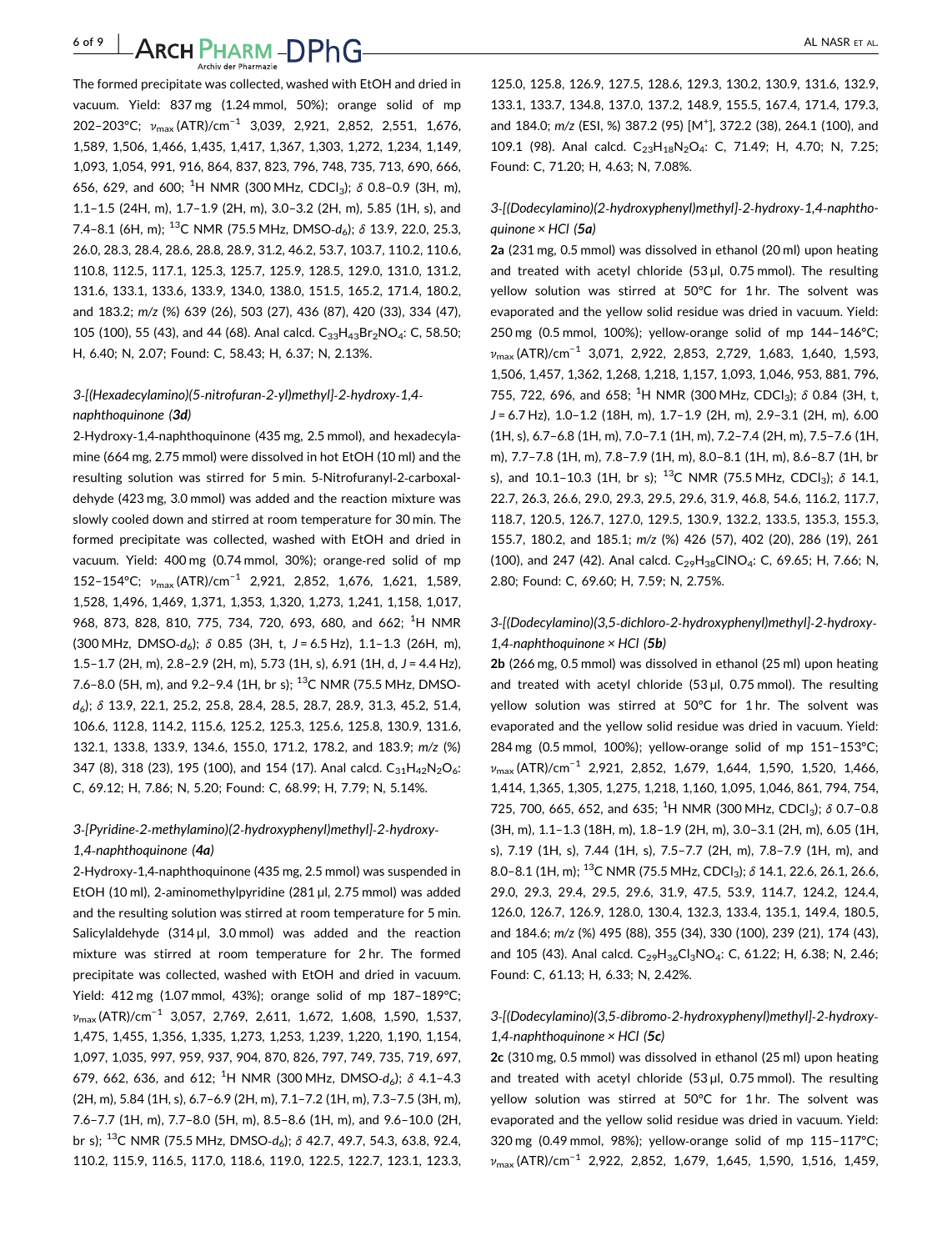1,364, 1,275, 1,218, 1,143, 1,093, 1,046, 865, 794, 723, 689, 657, 625, 610, and 601; <sup>1</sup>H NMR (300 MHz, CDCl<sub>3</sub>);  $\delta$  0.7-0.9 (3H, m), 1.1–1.3 (18H, m), 1.8–1.9 (2H, m), 3.0–3.1 (2H, m), 6.03 (1H, s), 7.47 (1H, s), 7.5–7.6 (2H, m), 7.6–7.7 (1H, m), 7.8–7.9 (1H, m), and 8.0–8.1 (1H, m); <sup>13</sup>C NMR (75.5 MHz, DMSO-d<sub>6</sub>);  $\delta$  13.9, 22.0, 25.2, 25.8, 28.4, 28.5, 28.6, 28.7, 28.8, 28.9, 31.2, 46.2, 52.7, 110.7, 111.0, 111.9, 112.7, 125.4, 125.8, 128.0, 129.9, 130.9, 131.9, 132.3, 133.0, 133.2, 134.0, 134.3, 134.4, 138.2, 140.5, 151.3, 167.1, 181.4, 182.1, and 192.9; m/z (%) 600 (12), 584 (57), 517 (59), 444 (18), 419 (100), 333 (26), 174 (67), 105 (48), 43 (40), and 36 (11). Anal calcd. C29H36Br2ClNO4: C, 52.95; H, 5.52; N, 2.13; Found: C, 53.01; H, 5.60; N, 2.09%.

#### 3‐[(Hexadecylamino)(2‐hydroxyphenyl)methyl]‐2‐hydroxy‐1,4‐ naphthoquinone  $\times$  HCl (6a)

3a (260 mg, 0.5 mmol) was dissolved in ethanol (20 ml) upon heating and treated with acetyl chloride (53  $\mu$ l, 0.75 mmol). The resulting yellow solution was stirred at 50°C for 1 hr. The solvent was evaporated and the yellow solid residue was dried in vacuum. Yield: 278 mg (0.5 mmol, 100%); yellow‐orange solid of mp 142–144°C;  $v_{\text{max}}$  (ATR)/cm<sup>-1</sup> 3,070, 2,922, 2,852, 1,678, 1,646, 1,594, 1,507, 1,457, 1,355, 1,274, 1,218, 1,158, 1,097, 1,044, 1,028, 947, 862, 837, 794, 753, 724, 696, and 655; <sup>1</sup>H NMR (300 MHz, CDCl<sub>3</sub>);  $\delta$  0.85 (3H, t, J = 6.7 Hz), 1.0–1.3 (26H, m), 1.6–1.8 (2H, m), 2.9–3.1 (2H, m), 6.00 (1H, s), 6.7–6.8 (1H, m), 7.0–7.1 (1H, m), 7.2–7.4 (2H, m), 7.5–7.6 (1H, m), 7.7–7.8 (1H, m), 7.8–7.9 (1H, m), 8.0–8.1 (1H, m), 8.6–8.7 (1H, br s), and 10.2-10.3 (1H, br s); <sup>13</sup>C NMR (75.5 MHz, CDCl<sub>3</sub>);  $\delta$  14.1, 22.7, 26.3, 26.7, 29.0, 29.3, 29.5, 29.6, 29.7, 31.9, 46.8, 54.7, 116.2, 117.7, 118.6, 120.5, 124.8, 126.5, 126.7, 127.0, 129.4, 129.6, 130.9, 132.2, 133.5, 135.3, 155.3, 180.2, and 185.1; m/z (%) 500 (25), 482 (100), 287 (18), 262 (97), 233 (26), and 206 (29). Anal calcd. C33H46ClNO4: C, 71.26; H, 8.34; N, 2.52; Found: C, 71.16; H, 8.28; N, 2.48%.

### 3‐[(Hexadecylamino)(3,5‐dichloro‐2‐hydroxyphenyl)methyl]‐2‐hydro $xy-1,4$ -naphthoquinone  $\times$  HCl (6b)

3b (294 mg, 0.5 mmol) was dissolved in ethanol (25 ml) upon heating and treated with acetyl chloride (53 µl, 0.75 mmol). The resulting yellow solution was stirred at 50°C for 1 hr. The solvent was evaporated and the residue was recrystallized from  $CH_2Cl_2/n$ hexane. Yield: 246 mg (0.39 mmol, 79%); yellow‐orange solid of mp 171–173°C; v<sub>max</sub> (ATR)/cm<sup>-1</sup> 2,918, 2,850, 1,683, 1,668, 1,615, 1,592, 1,574, 1,546, 1,519, 1,470, 1,440, 1,379, 1,362, 1,277, 1,245, 1,218, 1,173, 1,142, 1,046, 990, 937, 883, 860, 818, 756, 743, 732, 720, 702, 639, 624, and 611; <sup>1</sup>H NMR (300 MHz, CDCl<sub>3</sub>); δ 0.85 (3H, t, J = 6.7 Hz), 1.1–1.3 (26H, m), 1.7–1.9 (2H, m), 2.9–3.1 (2H, m), 6.09 (1H, s), 7.20 (1H, s), 7.32 (1H, s), 7.6–7.8 (2H, m), 7.7–7.8 (1H, m), 8.0-8.1 (1H, m), and 8.2-8.3 (1H, m); <sup>13</sup>C NMR (75.5 MHz, CDCl<sub>3</sub>); δ 14.1, 22.7, 26.1, 26.6, 26.7, 27.6, 29.0, 29.4, 29.5, 29.6, 29.7, 31.9, 40.2, 47.4, 53.6, 114.7, 117.7, 124.1, 124.3, 126.0, 126.7, 126.9, 127.9, 129.8, 130.4, 131.1, 132.3, 133.3, 133.4, 135.1, 135.3, 136.5, 149.4, 180.7, and 184.7; m/z (%) 500 (25), 482 (100), 287 (18), 262 (97), 233 (26), and 206 (29). m/z (%) 567 (6), 551 (100), 471 (8), 395

(17), 355 (30), 332 (26), 174 (34), 105 (32), and 43 (17). Anal calcd. C33H44Cl3NO4: C, 63.41; H, 7.10; N, 2.24; Found: C, 63.33; H, 7.05; N, 2.19%.

## 3‐[(Hexadecylamino)(3,5‐dibromo‐2‐hydroxyphenyl)methyl]‐2‐hydro $xy-1,4$ -naphthoquinone  $\times$  HCl (6c)

3c (338 mg, 0.5 mmol) was dissolved in ethanol (25 ml) upon heating and treated with acetyl chloride  $(53 \mu l, 0.75 \text{ mmol})$ . The resulting yellow solution was stirred at 50°C for 1 hr. The solvent was evaporated and the residue was recrystallized from  $CH_2Cl_2/n$ hexane. Yield: 318 mg (0.46 mmol, 92%); yellow‐orange solid of mp 120–122°C; v<sub>max</sub> (ATR)/cm<sup>-1</sup> 3,373, 3,192, 2,922, 2,851, 2,636, 1,685, 1,616, 1,589, 1,574, 1,544, 1,465, 1,440, 1,405, 1,378, 1,360, 1,275, 1,239, 1,219, 1,158, 1,133, 1,096, 1,042, 988, 922, 886, 860, 835, 817, 799, 751, 731, 705, 695, 637, and 624; <sup>1</sup>H NMR (300 MHz, CDCl<sub>3</sub>);  $\delta$  0.85 (3H, t, J = 6.7 Hz), 1.1-1.3 (26H, m), 1.8-2.0 (2H, m), 3.0–3.1 (2H, m), 6.01 (1H, s), 7.55 (1H, s), 7.6–7.8 (3H, m), 7.9–8.0 (1H, m), and 8.0–8.1 (1H, m); <sup>13</sup>C NMR (75.5 MHz, CDCl<sub>3</sub>);  $\delta$  14.1, 22.7, 26.1, 26.6, 29.0, 29.2, 29.4, 29.5, 29.6, 29.7, 31.9, 40.2, 47.5, 53.9, 113.7, 114.7, 115.0, 124.3, 126.5, 126.8, 127.1, 129.7, 131.8, 132.2, 133.1, 133.7, 135.2, 136.1, 142.0, 150.7, 157.1, 180.2, and 184.8; m/z (%) 640 (100), 444 (21), 419 (16), 174 (24), 105 (17), 57 (13), and 43 (19). Anal calcd.  $C_{33}H_{44}Br_2CINO_4$ : C, 55.51; H, 6.21; N, 1.96; Found: C, 55.46; H, 6.13; N, 1.92%.

#### 4.2 | Biological assays

## 4.2.1 | Leishmania major cell isolation, culture conditions, and assays

Promastigotes of L. major were isolated from a Saudi male patient in February 2016 and maintained at 26°C in Schneider's Drosophila medium (Invitrogen) supplemented with 10% heat-inactivated fetal bovine serum (FBS; Invitrogen) and antibiotics in a tissue culture flask with weekly transfers. Promastigotes were cryopreserved in liquid nitrogen at concentrations of  $3 \times 10^6$  parasites/ml. The virulence of L. major parasites was maintained by passing in female BALB/c mice by injecting hind footpads with  $1 \times 10^6$  stationary-phase promastigotes. After 8 weeks, L. major amastigotes were isolated from mice. Isolated amastigotes were transformed to promastigote forms by culturing at 26°C in Schneider's medium supplemented with 10% FBS and antibiotics. For infection, amastigote‐derived promastigotes with less than five in vitro passages were used. Male and female BALB/c mice were obtained from Pharmaceutical College, King Saud University, Kingdom of Saudi Arabia, and maintained in specific pathogen‐free facilities.

To evaluate the activity of test compounds against L. major promastigotes, promastigotes from logarithmic‐phase cultured in phenol red‐free Rosewell Park Memorial Institute (RPMI)‐1640 medium (Invitrogen) with 10% FBS were suspended on 96‐wells plates to yield 10<sup>6</sup> cells/ml (200 µl/well) after hemocytometer counting. Compounds were added to obtain the final concentrations (200, 40, 8, 1.6, etc. µg/ml). Negative control wells containing cultures with DMSO (1%) and without compound and positive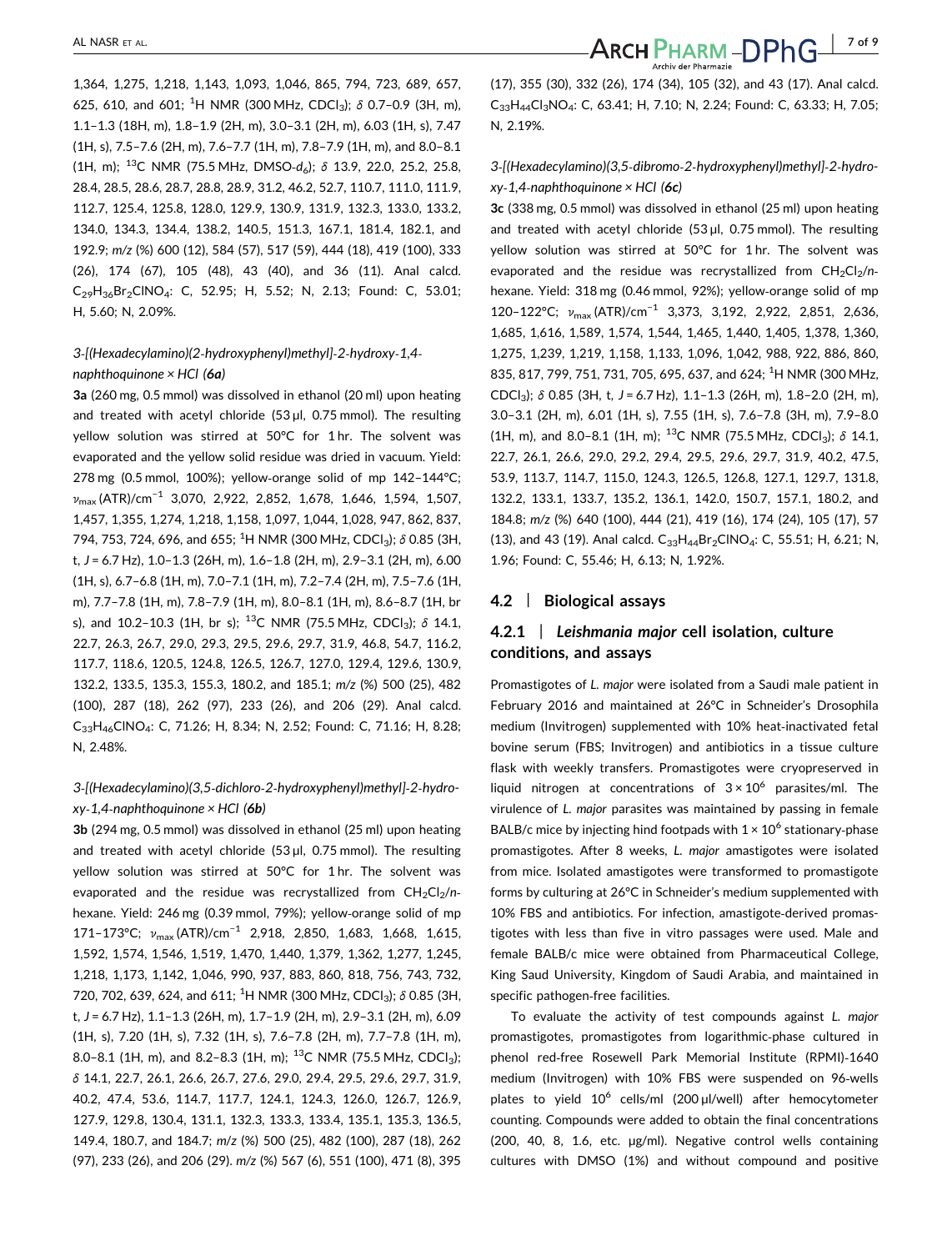8 of 9 | ARCH PHARM - DPhG | ALL NASR ET AL.

control wells containing cultures with decreasing concentration of amphotericin B (reference compound, 200, 40, 8, 1.6, etc. µg/ml) were used. Plates were incubated at 26°C for 24, 48, and 72 hr to evaluate the antiproliferative effect. The number of viable promastigotes were assessed by the colorimetric method using tetrazolium dye (3‐[4,5‐dimethylthiazol‐2‐yl]‐2,5‐diphenyltetrazolium bromide, MTT). It measures the reduction of the MTT component into an insoluble formazan product. This colored product was solubilized by adding detergent solution to lyse the cells. The samples were analyzed by using an enzyme‐linked immunosorbent assay reader at 570 nm. Obtained  $EC_{50}$  values resulted from three independent experiments.

To evaluate the activity of test compounds against amastigotes in macrophages, peritoneal macrophages from female BALB/c (6–8 weeks of age) were collected by aspiration, then  $5 \times 10^4$  cells/well were seeded on 96‐wells plates in phenol red‐free RPMI‐1640 medium with 10% FBS, for 4 hr at 37°C in 4%  $CO<sub>2</sub>$  atmosphere to promote cell adhesion. The medium was discarded and washed with phosphate‐buffered saline (PBS). Two hundred microliters of solution containing L. major promastigotes (at the ratio of 10 promastigotes/1 macrophage in phenol red‐free RPMI‐1640 medium with 10% FBS) was added per well. Plates were incubated for 24 hr at 37°C in humidified 5%  $CO<sub>2</sub>$  atmosphere to allow infection and amastigote differentiation. Then, the infected macrophages were washed three times with PBS to remove the free promastigotes and overlaid with fresh phenol red‐free RPMI‐1640 medium containing compounds at final concentrations (200, 40, 8, 1.6, etc. µg/ml) were added and cells were incubated at 37°C in humidified 5%  $CO<sub>2</sub>$  atmosphere for 72 hr. Negative control containing cultures with DMSO (1%) and without compounds and positive control wells containing cultures with decreasing concentration of amphotericin B (reference compound, 200, 40, 8, 1.6, etc. µg/ml) were used. The percentage of infected macrophages was evaluated microscopically after removing medium, washing, fixation, and Giemsa staining. Obtained  $EC_{50}$  values resulted from three independent experiments.

## 4.2.2 | T. gondii cell line, culture conditions, and assay

Serial passages of the Vero cell line (ATCC®, CCL81™) were used for the cultivation of T. gondii tachyzoites of the RH strain (a gift from Dr. Saeed El‐Ashram, State Key Laboratory for Agrobiotechnology, China Agricultural University, Beijing, China). Vero cells were cultured by using complete RPMI‐1640 medium with heat‐inactivated 10% FBS in a humidified 5%  $CO_2$  atmosphere at 37°C. 96-Well plates (5 × 10<sup>3</sup>) cells/well in 200 µl RPMI-1640 medium with 10% FBS) were used for the cultivation of the Vero cells and then incubated at 37°C and 5%  $CO<sub>2</sub>$  for 1 day, followed by removal of medium and washing the cells with PBS. Then, RPMI‐1640 medium with 2% FBS containing tachyzoites (RH strain) of T. gondii at a ratio of 5:1 (parasite/Vero cells) was added. After incubation at 37°C and 5%  $CO<sub>2</sub>$  for 6 hr, the cells were washed with PBS and then treated as described below.

Control: RPMI‐1640 medium only. Experimental: Medium + compounds (dissolved in DMSO; 50 µg/ml, 25, 12.5, etc.). After incubation at 37°C and 5%  $CO<sub>2</sub>$  for 72 hr, the cells were stained with 1% toluidine blue after washing with PBS and fixation in 10% formalin. The cells were examined under an inverted photomicroscope to determine the infection index (number of cells infected from 200 cells tested) of T. gondii. The following equation was used for the calculation of the observed inhibition (in %):

Inhibition (%) = 
$$
(I_{\text{Control}} - I_{\text{Experimental}})/(I_{\text{Control}}) \times 100
$$
,

where  $I_{\text{Control}}$  refers to the infection index of untreated cells and  $I_{\text{Experimental}}$  refers to the infection index of cells treated with test compounds.

Then, effects of test compounds on parasite growth were expressed as  $EC_{50}$  (effective concentration at 50%) values.

#### 4.2.3 | Trypanosoma cell line and culture conditions

T. b. brucei bloodstream‐form cell strain Lister 427 was maintained in HMI‐9 medium, pH 7.5, supplemented with 10% FBS in a humidified 5%  $CO<sub>2</sub>$  atmosphere at 37°C.<sup>[28]</sup>

#### 4.2.4 | Alamar blue (AB) assay

The AB assay was used to identify viable cells after treatment with drug candidates.[29–32] This assay is based on the irreversible reaction of the blue dye resazurin and NADH to pink resofurin in intact cells. T. b. brucei cells (8,000/well) were seeded on 96‐well microplates, treated with the test compounds (dissolved in DMSO) and incubated for 72 hr (5%  $CO<sub>2</sub>$ , 95% humidity, 37°C). Ten microliters of the AB reagent (500 µM resazurin sodium salt in PBS) was added and incubated for further 4 hr at 37°C. The fluorescence (extinction at 544 nm, emission at 590 nm) was measured on an Omega Fluostar (BMG Labtech) fluorescence plate reader.

#### 4.2.5 | In vitro cytotoxicity assay

Tetrazolium salt colorimetric assay (MTT) was carried out for cytotoxicity evaluation of compounds. Briefly, Vero cells were cultured in 96-well plates ( $5 \times 10^3$  cells/well per 200 µl) for 24 hr in RPMI-1640 medium with 10% FBS and 5%  $CO<sub>2</sub>$  at 37°C. The cells were washed with PBS and treated with test compounds for 72 hr at varying concentrations (50 µg/ml, 25, 12.5, etc.) in a medium with 10% FBS. As negative control, cells were treated with a medium containing 10% FBS. The cells were left for incubation with the test compounds for 72 hr. Thereafter, the supernatant was removed and 100 µl RPMI‐1640 medium containing 10 µl MTT (5 mg/ml) was added and incubated for 4 hr. After that, the supernatant was removed and 200 ml DMSO was added to dissolve the formazan. A FLUOstar OPTIMA spectrophotometer was used for colorimetric analysis ( $\lambda$  = 540 nm). Cytotoxic effects were expressed by IC<sub>50</sub> values (concentration that caused a 50% reduction in viable cells).